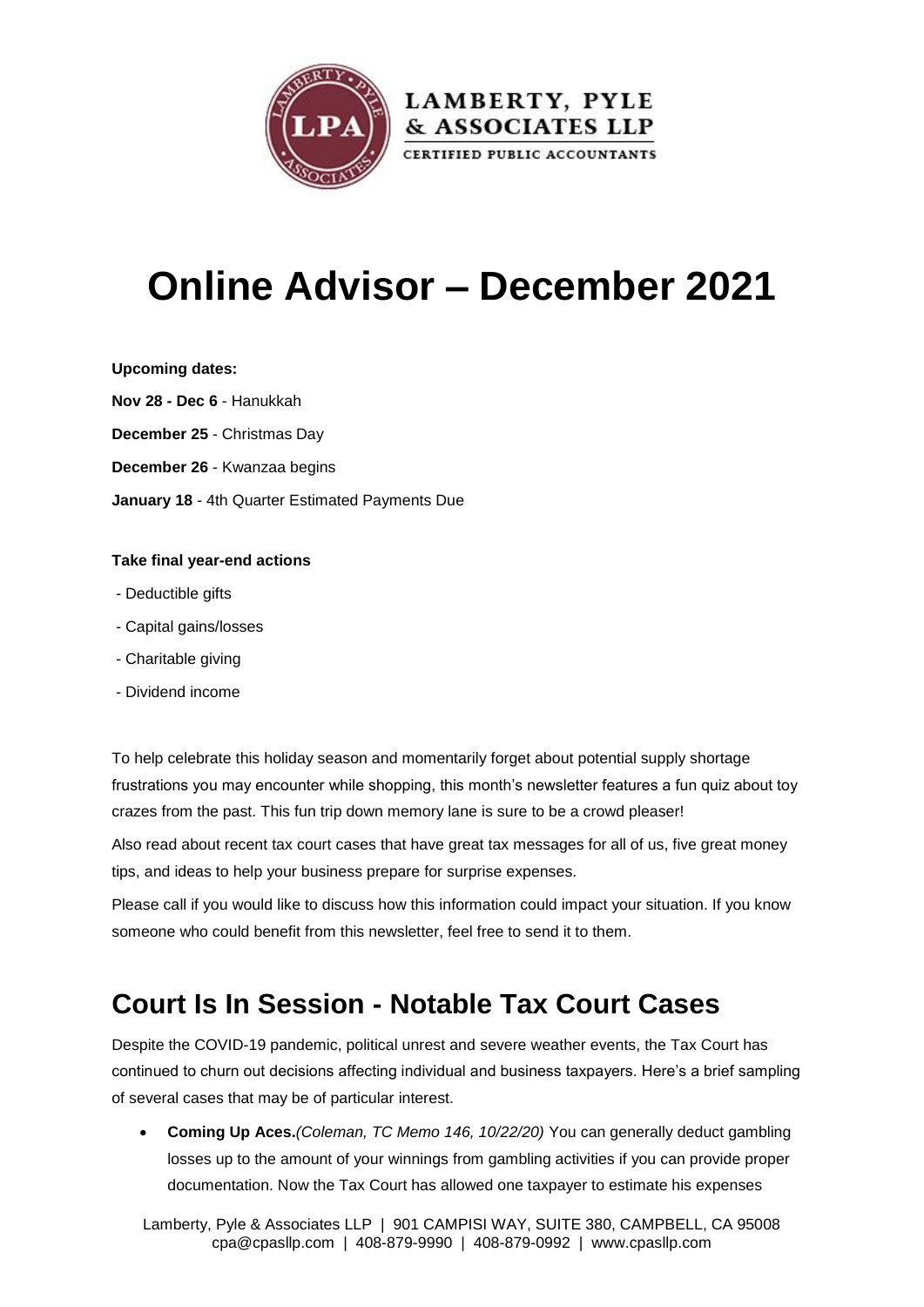

absent proper documentation.

*Facts:* A compulsive gambler was able to show that he likely spent the money from a \$150,000 personal injury settlement in local casinos. The gambler, however, didn't have the usual records to substantiate his claims. The Court allowed an estimated deduction because it was clear he had incurred significant expenses. The gambler was able to net his \$350,000 in gambling winnings with \$350,000 in estimated gambling losses.

**LAMBERTY, PYLE** & ASSOCIATES LLP CERTIFIED PUBLIC ACCOUNTANTS

*Tax Tip: Save documentation for all your tax deductions, including gambling winnings and losses. Don't rely on a tax court ruling!*

 **Home (Not) Sweet Home.***(Soboyede, TC Summ. Op. 2021-3, 1/26/21)* Your tax home for deducting travel expenses isn't necessarily the place where you live. It's the general area of your primary workplace.

*Facts:* The taxpayer was an attorney with separate law practices in Minnesota and Washington, D.C. He deducted his hotel expenses and other travel costs in the D.C. area. But his records showed he actually spent more than 50% of his work time in or near the D.C. location. The Tax Court concluded that the attorney's tax home is actually in D.C. As a result, he couldn't deduct his hotel and other expenses from the D.C. area.

Tax Tip: You can deduct travel expenses only away from your tax home. If you work in *multiple locations, be sure you know which location the IRS considers to be your tax home.*

 **Skidding Off The Race Track.***(Berry, TC Memo 2021-42, 4/7/21)* A business can deduct advertising and marketing expenses that are related to its business activities. No write-off is allowed, however, for personal expenses.

*Facts:* A father and son who owned a construction company were race car enthusiasts. They deducted expenses for the son's racing activities that were incurred as an advertising and marketing expense of the construction company. The Tax Court disallowed the deduction, ruling the expenses were a hobby expenditure, not an ordinary and necessary business expense that can be deducted for tax purposes.

*Tax Tip: Understand what is considered an ordinary and necessary business expense by the IRS and know whether your activity is deemed to be either a hobby or a for-profit business enterprise.*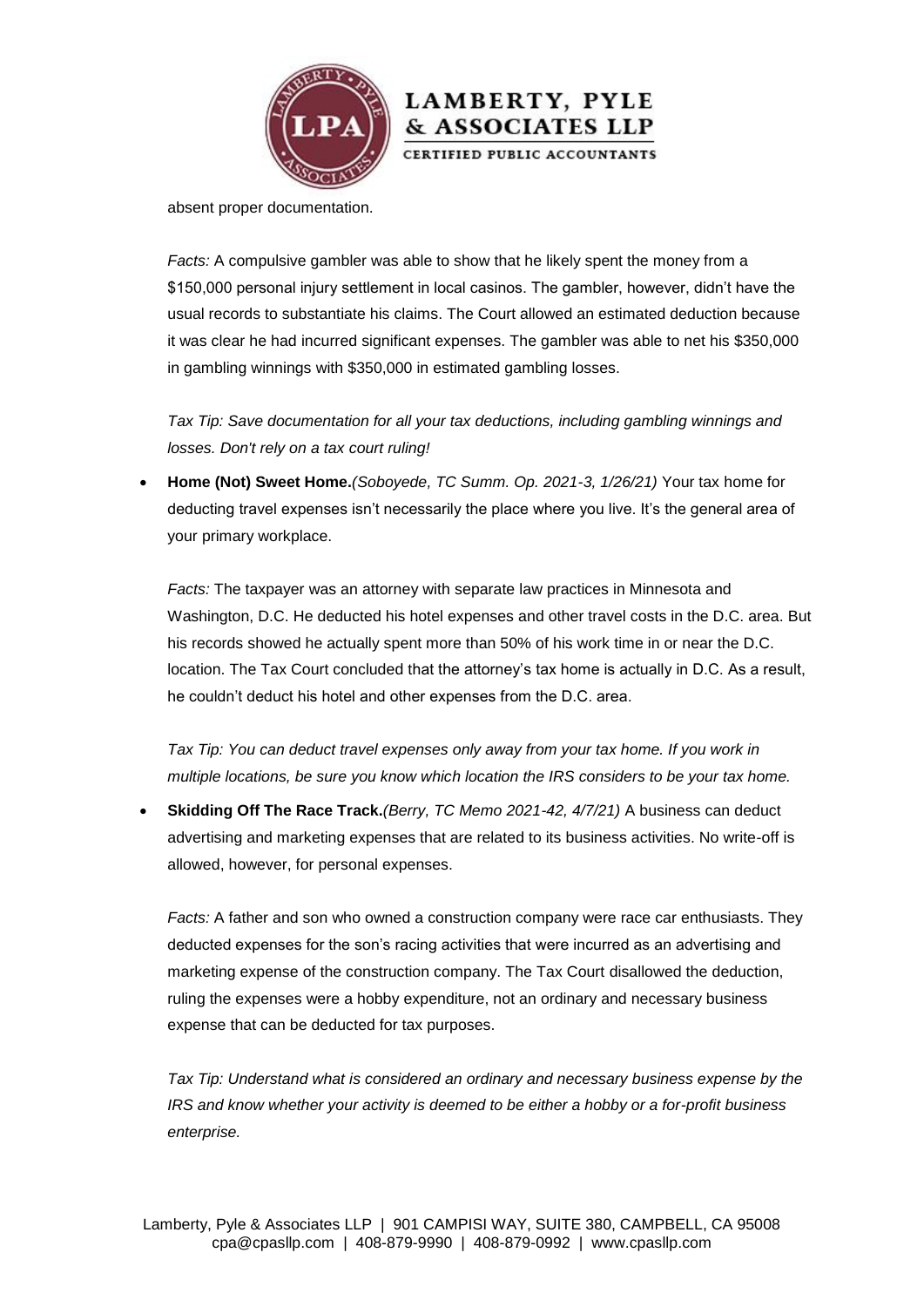



 **A Slight Understatement.***(Pragrias, TC Memo 2021-82, 6/30/21)* The IRS normally has three years from the due date of a tax return to conduct an audit of that return. This three-year period is extended to six years, however, if the tax return omits more than 25% of taxable income.

*Facts:* The taxpayer received \$4.9 million from a complex investment but reported only about \$1.5 million. The IRS audited the return after three years. Despite the taxpayer's contention that he didn't omit taxable income—he said he merely understated it—the Tax Court ruled that the longer six-year limit applies. And as a general rule, there is no statute of limitations for the IRS when fraud is involved.

### *Tax Tip: Understand the applicable statute of limitations with your tax returns.*

Please call if you have any questions about these tax court cases or any other circumstances that you think apply to your tax situation.

## **Holiday Quiz: These Hot Toys Created Shortages**

### *How well do you know the holiday shortages of yesterday?*

With all the talk around ports being clogged and transportation backups causing product shortages, why not take a look back at famous holiday shortages caused by the demand for the toy EVERYONE just had to have! So grab your family and friends, put away the cell phones, take out a piece of paper, and see who knows more about these true, historic shortages.

- 1. In 1983, this toy came with its own certificate of adoption, but only if you could find one.
- 2. This hand-held gadget created a bond that if broken could be fatal. At its peak they were selling 15 of them every minute!
- 3. In 2014, this supplier limited purchases of this toy to two dozen per person, but it sold out months before the holidays, with some selling on eBay for as much as \$1,000. Fortunately, the company making the toy was able to solve the supply problem in time for the holidays. Can you name it?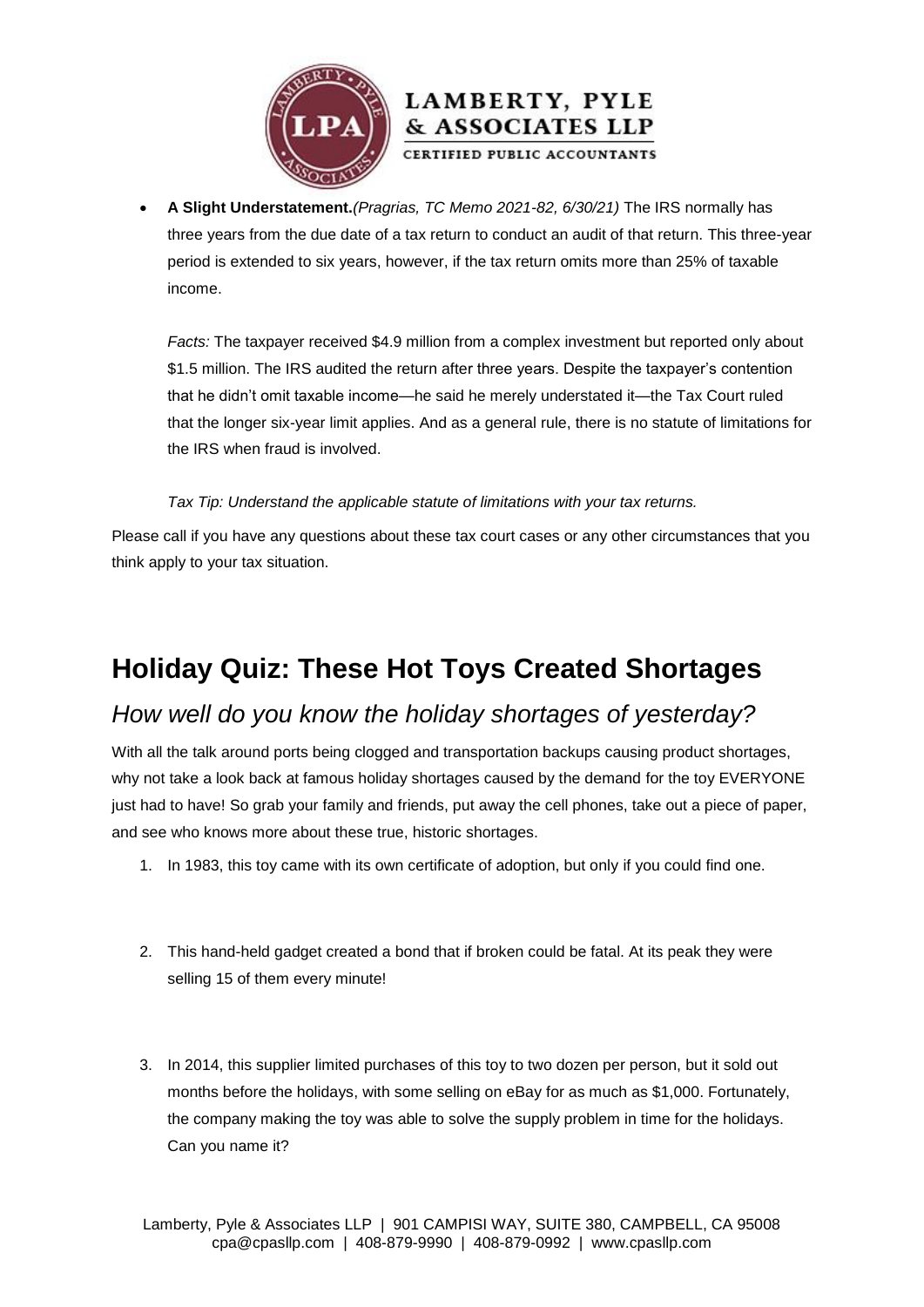

- 4. For three years in a row, from 2005 thru 2007, game consoles were all the rage. Give yourself a point if you can name all three.
- 5. Red and popular, this toy was as scarce as ice in a campfire during 1996. But every small child just had to have one.
- 6. This hand-held puzzle was all the rage in 1981. Can you name it?
- 7. In 1998 these small creatures could be trained to speak English…that is if you could get one.
- 8. Often a TV program inspires scarcities in the toys it creates. This colorful group was tough to find in 1993. Never fear, the supplier geared up for the next season only be out of stock once again in 1994. What is the name of this group of toys?
- 9. These little furballs were cute, cuddly and hard as ever to find in 2009. This \$9 toy often fetched up to \$60 each. Can you name them?
- 10. And last, but not least, this extremely popular toy in the 1950s may have started the holiday toy craze…mainly because it was advertised on television. But the toy required a food product from your pantry to make it come to life. What was it?

*Answers:1. Cabbage Patch Kids, 2. Tamagotchi, 3. Elsa doll from Disney's Frozen movie, 4. Xbox 360, PlayStation 3, and Nintendo Wii, 5. Tickle Me Elmo, 6. Rubik's Cube, 7. Furby, 8. Mighty Power Rangers, 9. ZhuZhu Pets, and 10. Mr. Potato Head*

#### **So how did you do?**

*0 – 2 right…*No worries. Shortages don't seem to bother you.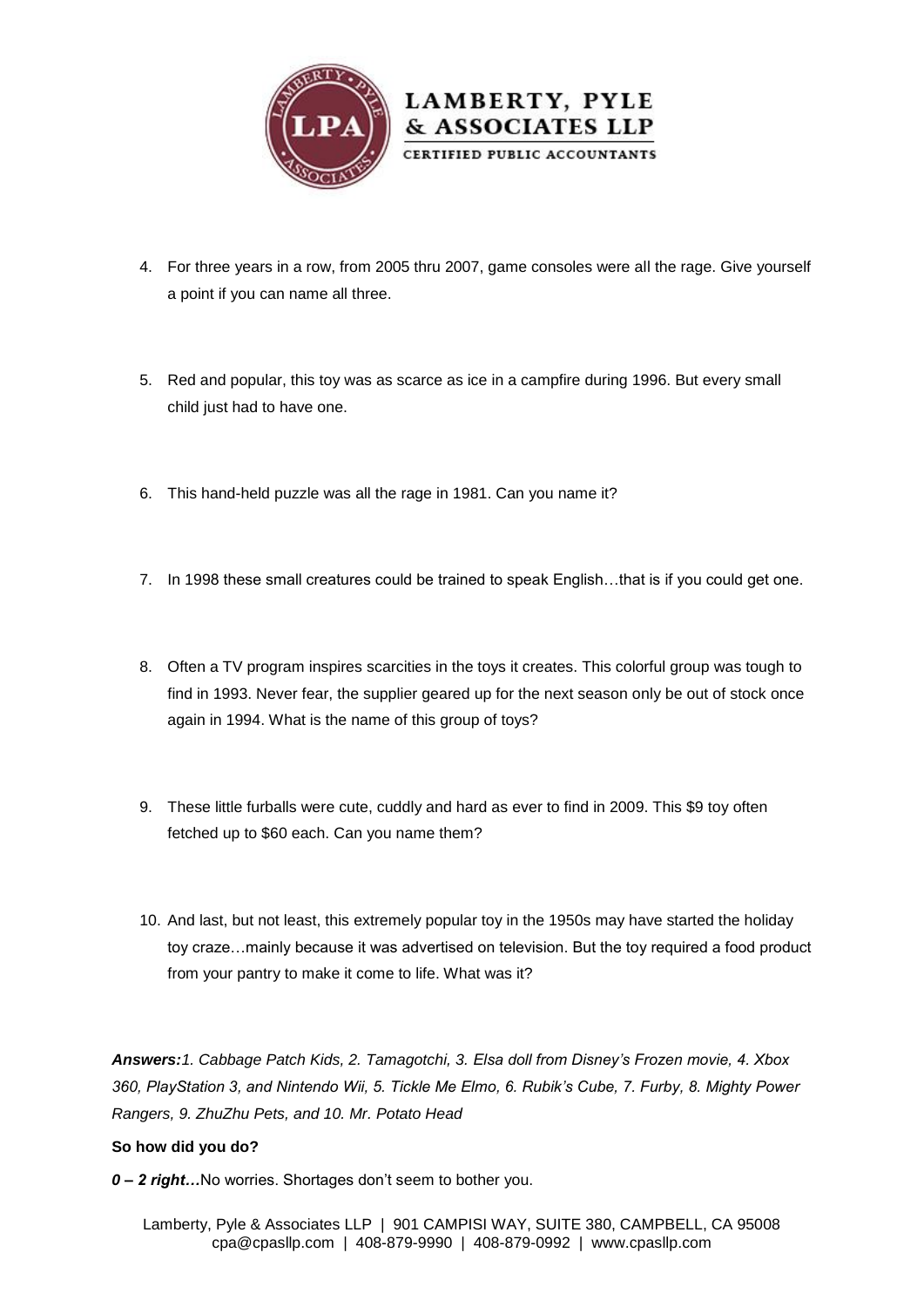



- *3 – 5 correct…*You probably have asked for a couple of these.
- *6 – 8 correct…*You are a cultural icon! Pat yourself on the back.
- *9 – 10 correct…*You are a monster shopper.

## **Five Great Money Tips**

Creating a sound financial foundation for you and your family is anything but easy. With low interest rates as an incentive to borrow more and even lower interest rates on savings accounts is it any wonder that it's tough to retain the discipline to save? Here are five thoughts that may help.

- 1. **Pay yourself first.** Treat saving money with the same care you pay your bills. Take a percentage of everything you earn and save it. Using this technique can help build an emergency fund and keep you from living paycheck to paycheck.
- 2. **Know and use the Rule of 72.** You can roughly calculate the number of years compound interest will take to double your money using the Rule of 72. Do this by dividing 72 by your rate of return to estimate how long it takes to double your money. For example, 10% interest will double an investment in 7.2 years; investments with an 8% return will double in nine years. Use this concept to understand the power of saving and investment.
- 3. **Use savings versus debt for purchases.** Unpaid debt is like compound interest but in reverse. For instance, using a 12% interest credit card to pay \$1,500 for home appliances costs over \$2,000 if paid back over 5 years. The result is that you have to work harder and earn more to pay for the items you purchase. A better idea may be to save and then buy your dream item.
- 4. **Understand amortization.** When a bank loans you money, it gives you a specific interest rate and a set number of years to pay it back. Each payment you make contains interest as well as a reduction of the amount owed, called principal. Most of the interest payments are front-loaded, while the last few payments are virtually all principal. Making additional principal payments at the beginning of the loan's term will decrease the amount of interest you pay to the bank and help you pay off the loan more quickly.
- 5. **Taxes are complex and require help.** Tax laws are complicated. They are made even more complex when the rules change, often late in the year. Even worse, the IRS is not in the job of telling you when you forget to take a deduction. The best way to stay out of the IRS spotlight AND minimize your taxes is to ask for help.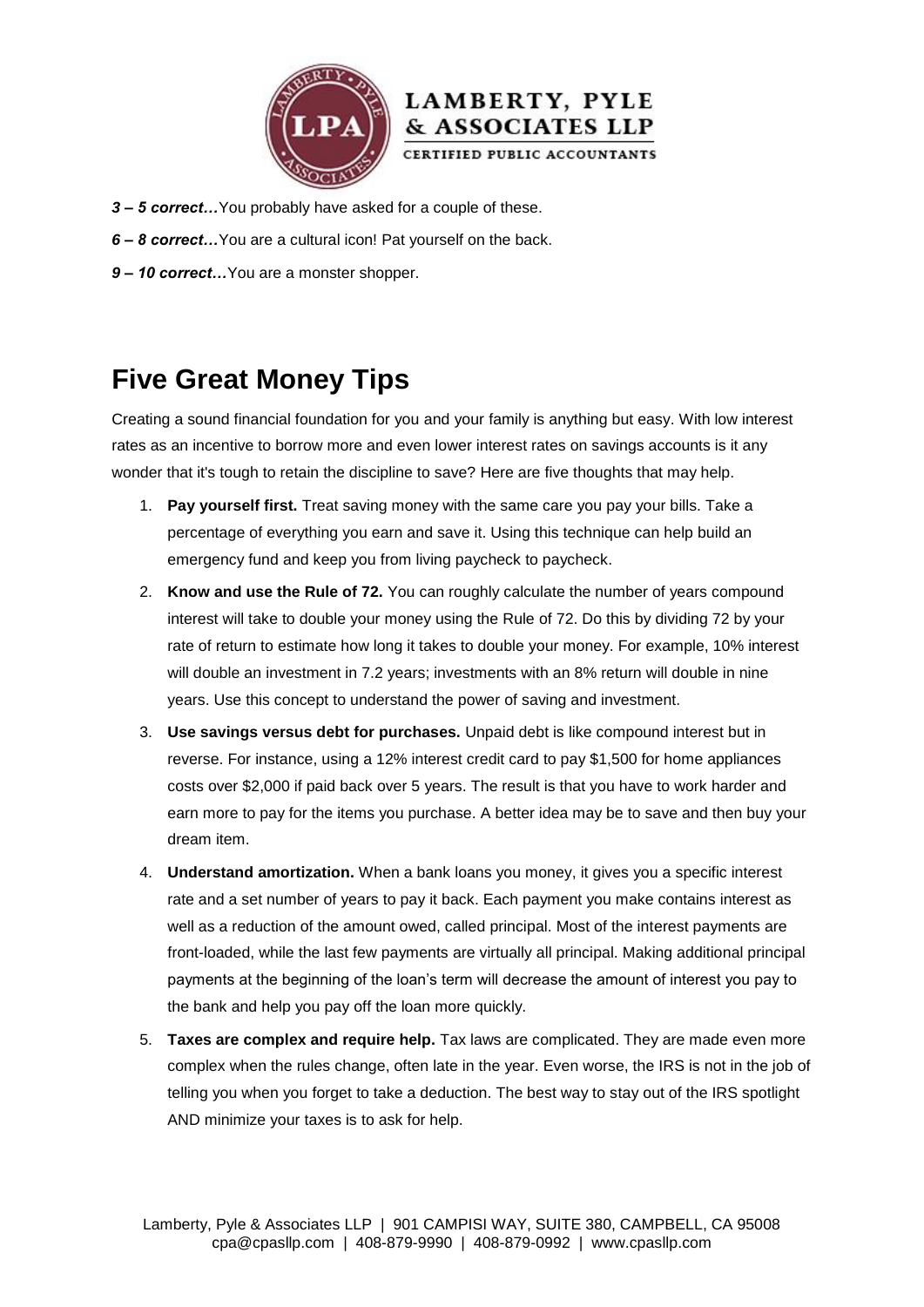



## **Surprise Bills: Prepare Your Business for the Unexpected**

Getting a bill for an unexpected expense can put a significant dent in your business's cash flow. Here are some tips your business can use to deal with a surprise bill.

- **Stick to a reconciliation schedule.** The best advice is to be prepared for the unexpected. Do this by knowing how much cash you have in your bank account at any given time. This is done by sticking to a consistent bank reconciliation schedule. Conventional wisdom suggests reconciling your bank account with bills paid and revenue received once a month. But if your business doesn't have that many transactions, you could reconcile once every two or three months. No matter what time frame works for you, be consistent with your review!
- **Create a 12-month rolling forecast.** This exercise projects cash out twelve months. Then each new month you drop the prior month and add another month one year out. This type of a forecast will reflect the ebbs and flows of cash throughout the year and identify times that you'll need more cash so when a surprise bill shows up, you know exactly how it will impact your ability to pay it.
- **Build an emergency fund.** Getting surprised with an unexpected business expense isn't a matter of if it will happen, but when. Consider setting money aside each month into an emergency fund to be used only in case of a significant expense. A longer term goal could be to save enough money to cover 3 to 6 months of operating expenses.
- **Partner with a business advisor.** Even small businesses sometime need help keeping their cash flow in line and avoiding unexpected expenses. Please call if you have any questions about organizing your business's cash flow and preparing for surprise expenses.

# **Make Payroll Taxes Easy in 2022**

Handling employment taxes can be complicated, especially when you're required to file important tax documents throughout the year. Here's a quick recap of the most vital payroll tax forms and what you can do to make your payroll life easier heading into 2022.

### **Important Payroll Tax Forms**

 **Form 941 — Employer's quarterly federal tax return.** This form is used to report income tax withheld from employees' pay and both the employer's and employees' share of Social Security and Medicare taxes. Employers generally must deposit Form 941 payroll taxes on either a monthly or semiweekly deposit schedule.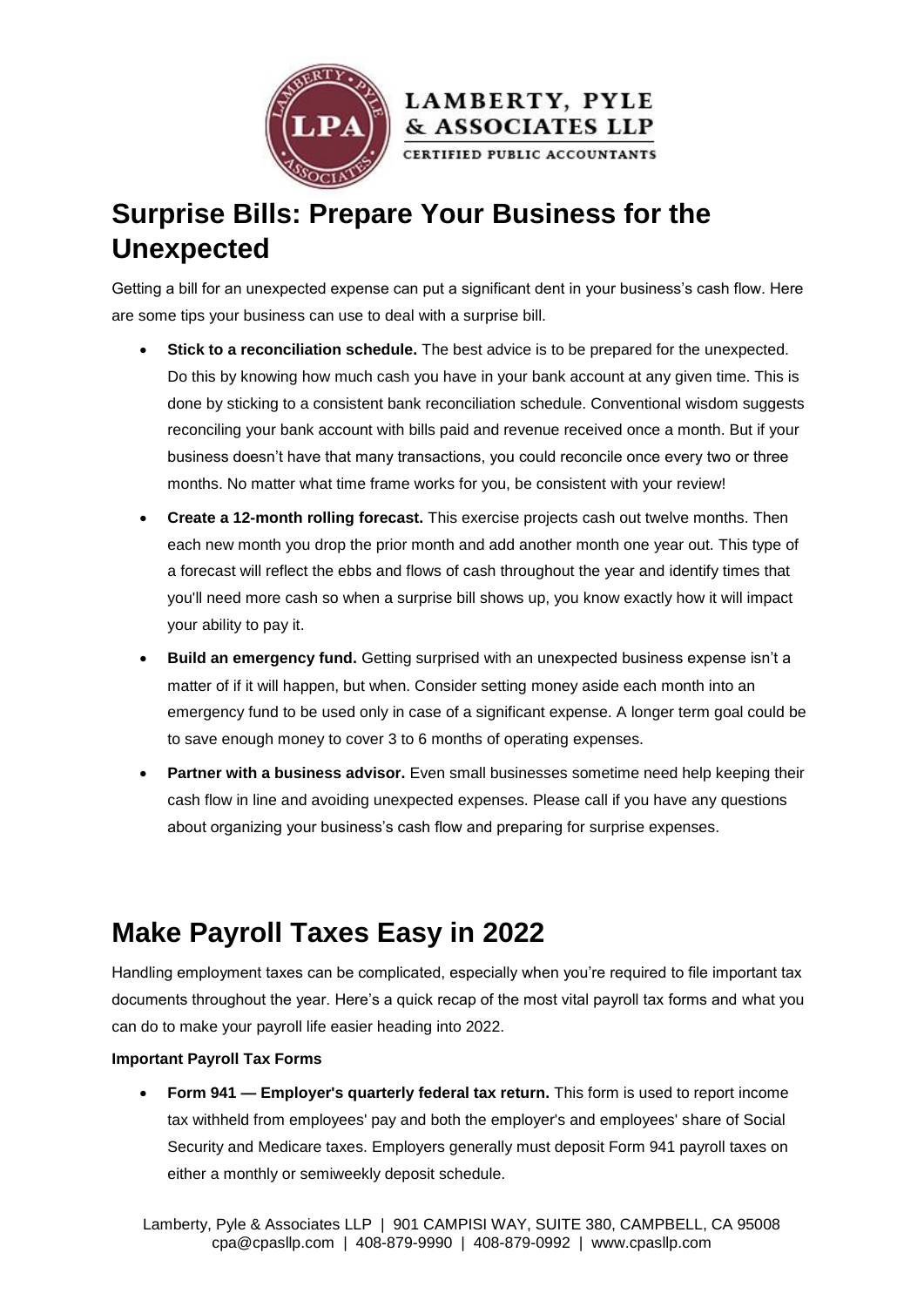

### **Form 940 — Employer's annual federal unemployment tax return (FUTA).** This return is due annually at the end of January. However, FUTA taxes must generally be deposited once a quarter if the accumulated tax exceeds \$500.

LAMBERTY, PYLE & ASSOCIATES LLP CERTIFIED PUBLIC ACCOUNTANTS

 **Form W-2 — Wage and tax statement.** Employers are required to send this document to each employee and the IRS at the end of the year. It reports employee annual wages and taxes withheld from paychecks.

#### **Make payroll easier**

- **Remind employees to review withholdings.** January is a great time to remind your employees to check their paycheck's tax withholding amounts. Various life events in the preceding 12 months can potentially lead to one of your employees owing a different amount of taxes in 2022 than they owed in 2021. And no matter how hard you try, employees will ask for your help. So get ahead of the curve with this simple review reminder.
- **Create a payroll forecast.** Be prepared for how much you'll spend on salaries and wages in 2022 by creating a payroll expense and benefit forecast. In addition to base salaries and wages, include the following in total salary and wage expenses: Your share of an employee's Social Security and Medicare taxes; health insurance premiums paid on behalf of employees; and any other benefits you provide to employees.
- **Ask for help.** Payroll compliance involves many moving parts at the local, state and federal levels. Please call if you have any questions about your business's payroll tax compliance, and how to properly account for payroll expenses on your financial statements.

## **JUST THE FACTS: Borrowed Money Must Be Paid Back**

In the back of every Form 1040 instruction booklet there's a section that shows where our federal government gets its money and where it is spent. As taxpayers, it makes sense to know this information. Here is the data for the government's fiscal year ending September 30, 2019, as reported by the IRS in the 2020 instruction booklet for Form 1040. Please note that this spending is prior to COVID-19 relief bills.

**FY Ending 2019**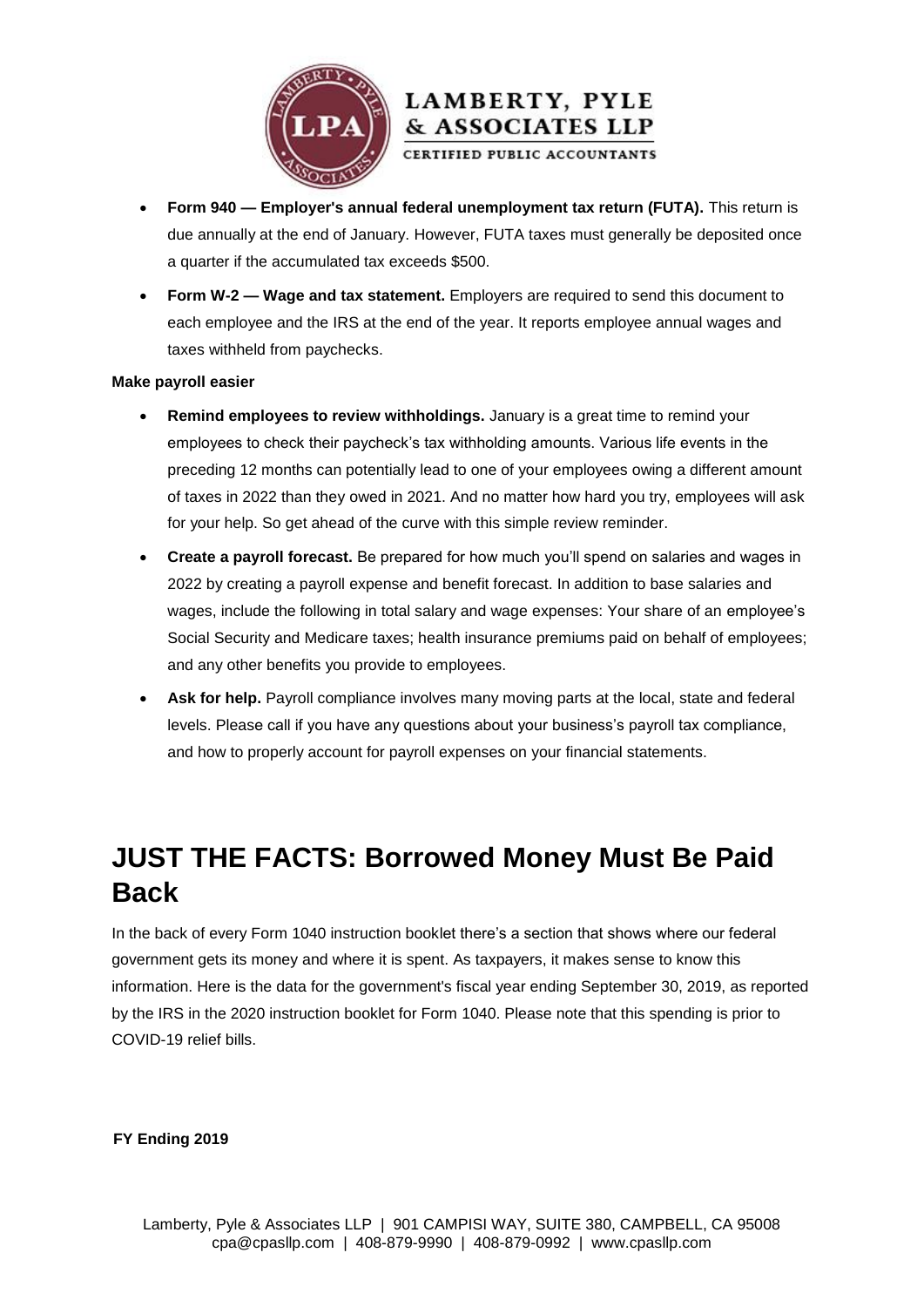



**Inflow: \$3.464 trillion**

- **Outflow: \$4.448 trillion**
- **Deficit: \$984 billion**

#### **TOTAL INFLOWS**

- **39% Personal Income Taxes**
- **28% Social Security, Medicare, Unemployment Taxes**
- **22% Borrowing to Cover Deficit**
- **6% Excise, Customs, Estate, Gift and Misc Taxes**
- **5% Corporate Income Taxes**

#### **SPENDING BREAKDOWN**

- **42%Social Security, Medicare, & other retirement.** These programs provide income support for the retired and disabled and medical care for the elderly.
- **21%National defense, veterans, and foreign affairs.** About 15% of outlays were to equip, modernize, and pay our armed forces and to fund national defense activities; about 4% were for veterans benefits and services; and about 1% were for international activities.
- **21%Social programs.** About 15% of total outlays were for Medicaid, SNAP (formerly food stamps), TANF, SSI; and 6% for health research and public health programs unemployment compensation, assisted housing, and social services.
- **8% Net interest on the national debt (at historically low interest rates).**
- **6% Physical, human, and community development.** These outlays were for agriculture and environment; transportation; aid for education and college assistance; job training; deposit insurance, commerce and housing credit; and space, energy, and general science programs.

#### **2% Law enforcement and general government.**

*SOURCE: IRS publication i1040gi, P.110, 2020 Tax Year*